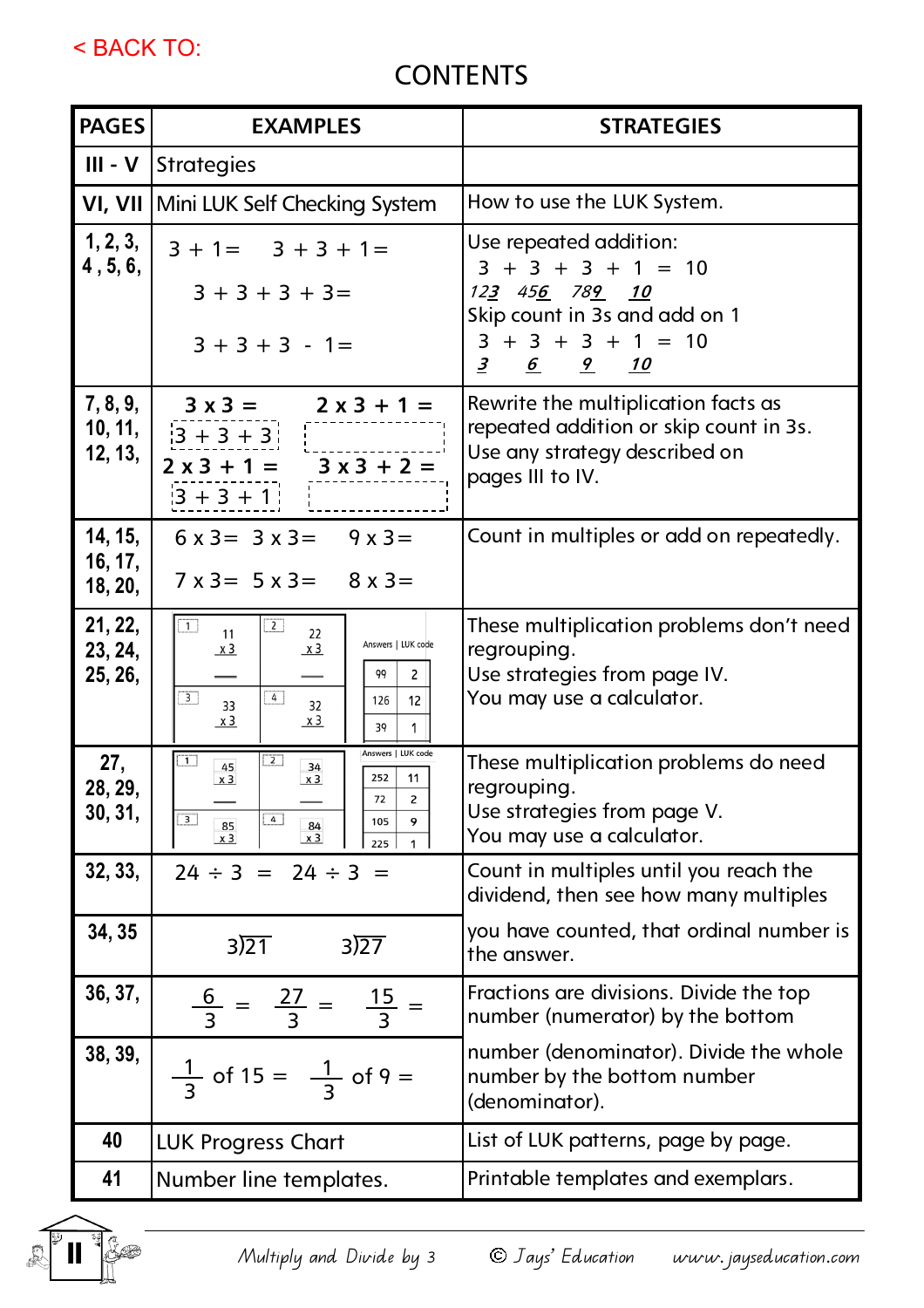

 $\begin{array}{lll} \mathbb{R} \end{array}$  Multiply and Divide by 3  $\quad \quad \mathbb{O}$  Jays' Education www. jayseducation.com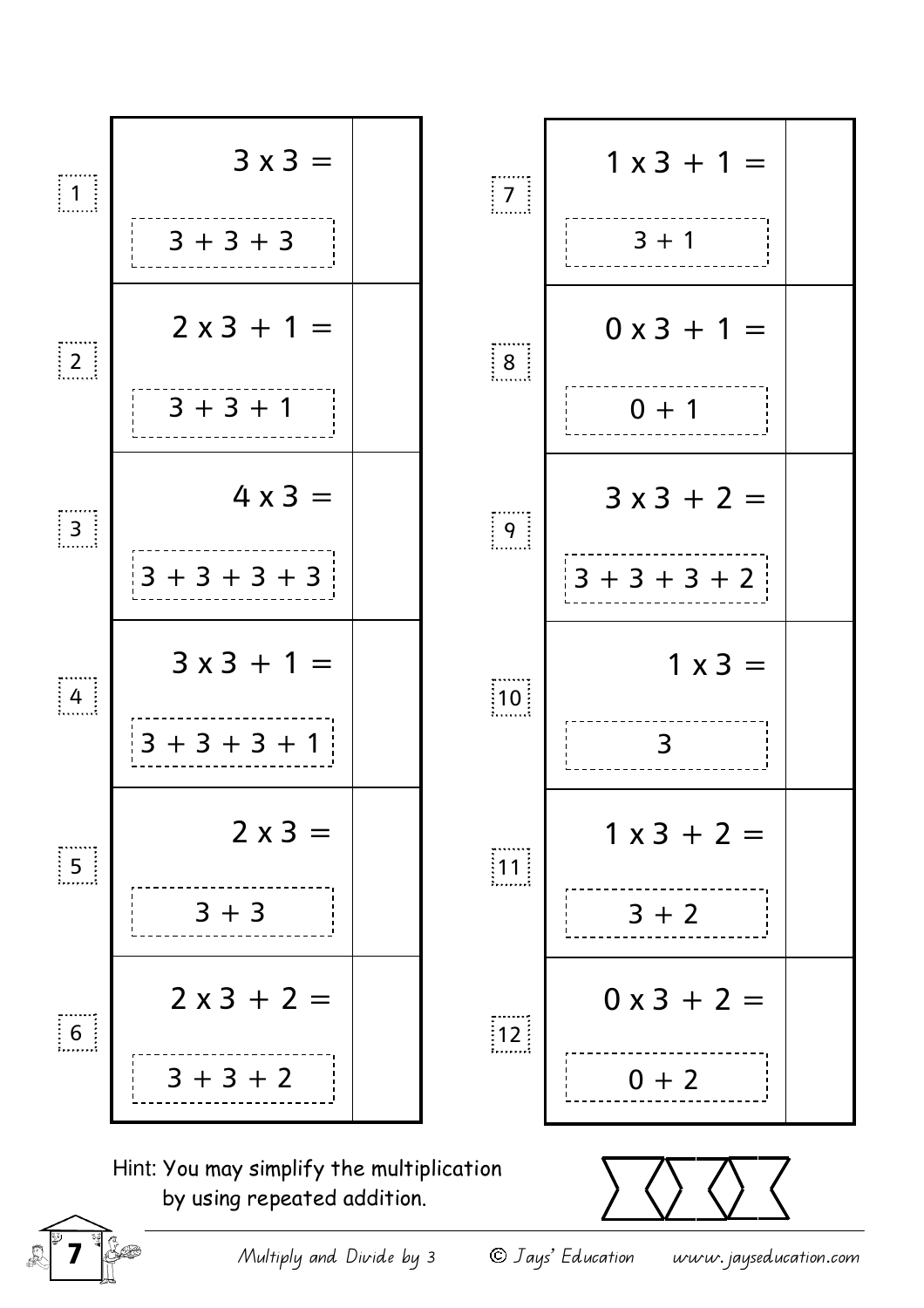

Write the multiples on the number line.

| $\left  \begin{array}{c} 1 \end{array} \right $       | $3 \times 3 =$  |  |
|-------------------------------------------------------|-----------------|--|
| $\boxed{2}$                                           | $5 \times 3 =$  |  |
| $\begin{array}{ c c } \hline 3 \\ \hline \end{array}$ | $7 \times 3 =$  |  |
| $\boxed{4}$                                           | $1 \times 3 =$  |  |
| $\boxed{5}$                                           | $6x3 =$         |  |
| $\boxed{6}$                                           | $4 \times 3 =$  |  |
| $\boxed{7}$                                           | $2 \times 3 =$  |  |
| $\boxed{8}$                                           | $9x3 =$         |  |
| $\boxed{9}$                                           | $8 \times 3 =$  |  |
| $\boxed{10}$                                          | $11 \times 3 =$ |  |
| $\boxed{11}$                                          | $12 \times 3 =$ |  |
| $\boxed{12}$                                          | $10 \times 3 =$ |  |

Answers | LUK code

| 3  | 2                        |  |  |
|----|--------------------------|--|--|
| 6  | 8                        |  |  |
| 9  | 1                        |  |  |
| 12 | 6                        |  |  |
| 15 | 5                        |  |  |
| 18 | 3                        |  |  |
| 21 | 9                        |  |  |
| 24 | 10                       |  |  |
| 27 | 11                       |  |  |
| 30 | 12                       |  |  |
| 33 | $\overline{\mathcal{L}}$ |  |  |
| 36 | 4                        |  |  |



Hint: It may be easier to write out the multiples and then use skip counting.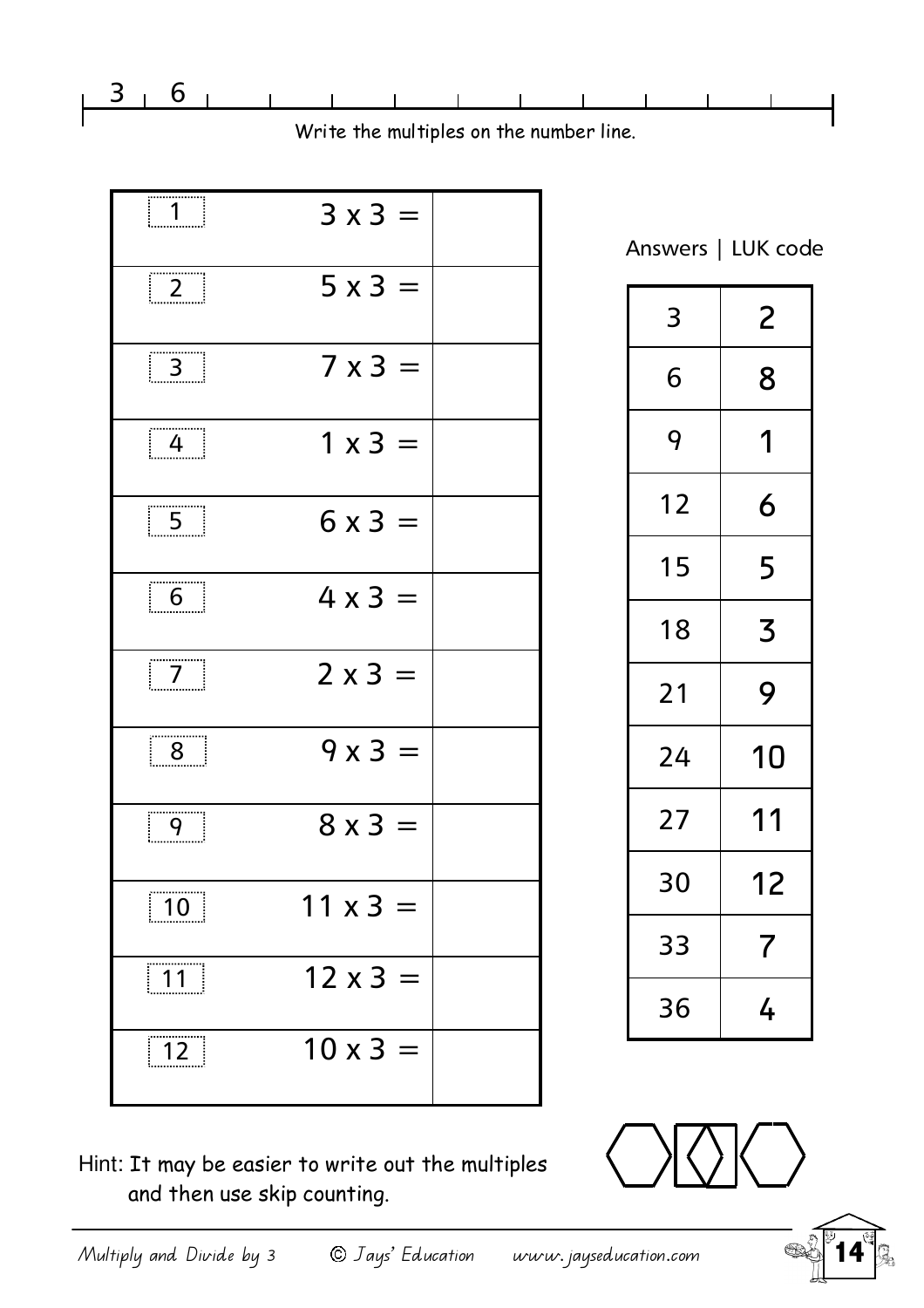| 3<br>6               |                                        |                                                      |                                         |                      |                          |
|----------------------|----------------------------------------|------------------------------------------------------|-----------------------------------------|----------------------|--------------------------|
|                      |                                        |                                                      | Write the multiples on the number line. |                      |                          |
| $\lfloor .1 \rfloor$ | 23<br><u>x 3</u>                       | $\boxed{2}$                                          | 42<br><u>x 3</u>                        |                      | Answers   LUK code       |
|                      |                                        |                                                      |                                         | 186                  | 10                       |
| $\boxed{3}$          | 33                                     | $\begin{array}{ c c } \hline 4 & \hline \end{array}$ | 43                                      | 189                  | 4                        |
|                      | <u>x 3</u>                             |                                                      | <u>x 3</u>                              | 69                   | 5                        |
|                      |                                        |                                                      |                                         | 123                  | 6                        |
| 5                    | 53                                     | $6 \nightharpoonup$                                  | 62                                      | 126                  | 9                        |
|                      | <u>x 3</u>                             |                                                      | <u>x 3</u>                              | 99                   | $\overline{2}$           |
|                      |                                        |                                                      |                                         | 96                   | $\overline{\mathsf{3}}$  |
|                      | 41<br><u>x 3</u>                       | 8 <sup>1</sup>                                       | 32<br><u>x 3</u>                        | 66                   | 11                       |
|                      |                                        |                                                      |                                         | 129                  | 12                       |
| 9                    | 13                                     | $\boxed{10}$                                         |                                         | 39                   | $\overline{\mathcal{L}}$ |
|                      | <u>x 3</u>                             |                                                      | 22<br><u>x 3</u>                        | 159                  | 8                        |
|                      |                                        |                                                      |                                         | 156                  |                          |
| 11                   | 52<br><u>x 3</u>                       | $\boxed{12}$                                         | 63<br><u>x 3</u>                        | I can<br>do<br>that! |                          |
|                      | Hint: Skip count using multiples of 3. |                                                      |                                         |                      |                          |

Multiply and Divide by 3  $\circledcirc$  Jays' Education www.jayseducation.com  $\circledast$  22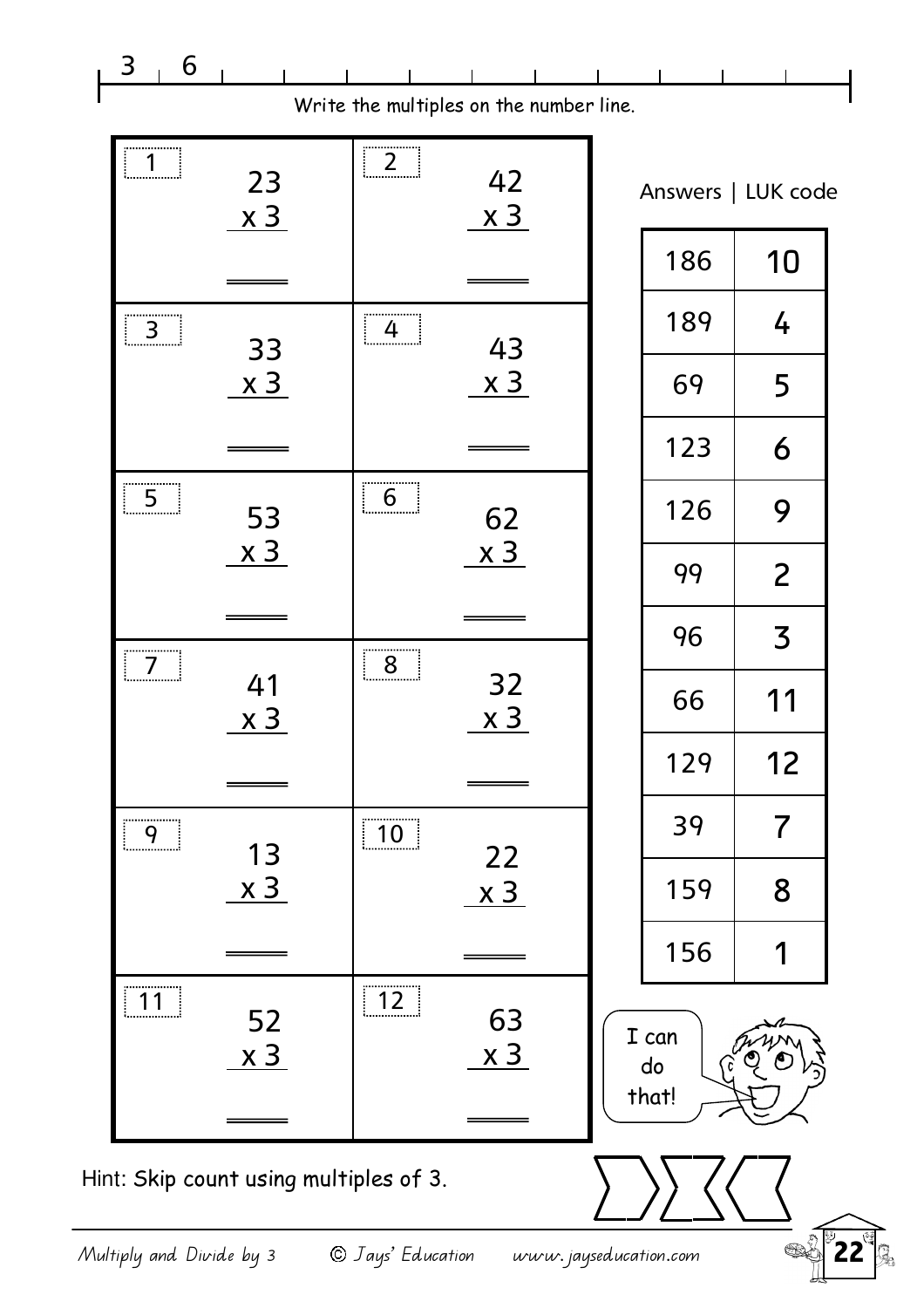

Multiply and Divide by 3  $\bullet$  Days' Education www.jayseducation.com  $\bullet$   $\bullet$  34